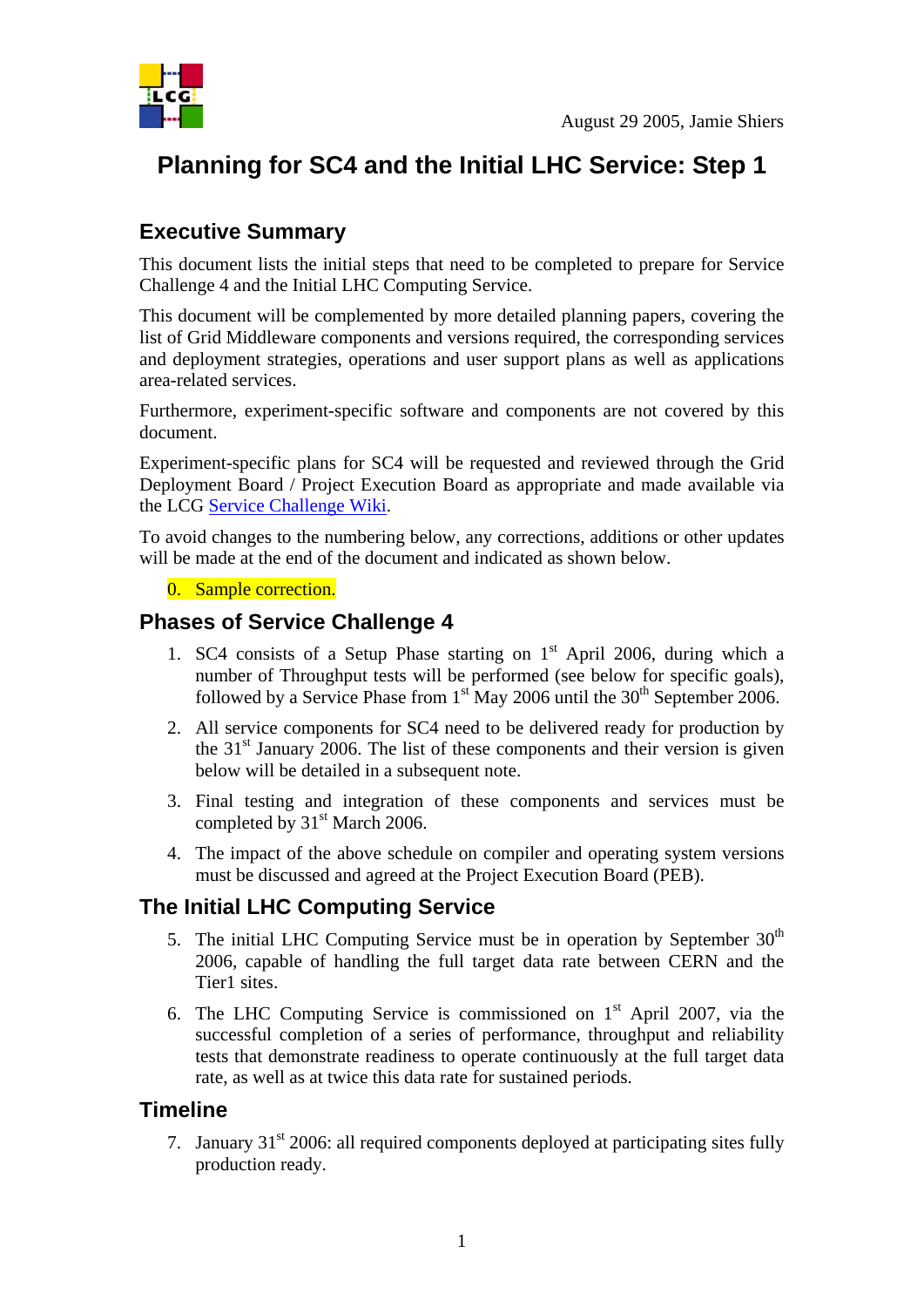

August 29 2005, Jamie Shiers

- 8. February  $1<sup>st</sup>$  2006: start of integration testing of components and sites.
- 9. April  $1<sup>st</sup>$  2006: setup phase, during which site readiness is validated by a throughput test, demonstrating the nominal rate to each site. The data must be written to tape through an agreed SRM interface.
- 10. September  $30<sup>th</sup>$  2006: Start of Initial LHC Computing Service.
- 11. April 1<sup>st</sup> 2007: LHC Computing Service fully commissioned.

# **List of Sites**

- 12. All official Tier1 sites are required to take part in Service Challenge 4.
- 13. All Tier1 sites must support at least 5 named Tier2 sites throughout all phases of Service Challenge 4.
- 14. At least 40 Tier2 sites must also participate. This includes negotiating a formal support agreement with an appropriate Tier1 site for archiving of Monte Carlo products, delivery of analysis data, the provision of the File Transfer service and the archival of backup copies of Tier2 databases if required.
- 15. The list of Tier1 and Tier2 sites, as well as the experiments that they support will be maintained on the Service Challenge Wiki, validated via the agreed Site Functional Tests.

# **Site Responsibilities**

- 16. Site responsibilities for Services and Resources are those defined in the Worldwide LHC Computing Grid Collaboration Memorandum of Understanding (annexes 3.1, 3.2 and 3.3, reproduced in draft form below).
- 17. Transfer rates that must be supported from the Tier0 to each Tier1 are defined in the LCG TDR, based on the nominal data rates expected during normal proton-proton running of the LHC.
- 18. All sites participating in the Throughput Tests and Service Phase of Service Challenge 4 shall prepare detailed plans regarding the points 16 & 17 above and 19 below, which shall be regularly reviewed by a committee appointed by the LCG Project Leader chaired by the LCG Service (Challenge) Coordinator and reporting to the PEB. The first version of these plans should be delivered in time for the LHC Computing Resources Review Board of October 18th 2005, for review at a special meeting prior to the GDB meeting of November 9th 2005.
- 19. Nominal transfer rates between other sites (Tier1 to Tier2, Tier2 to Tier1, Tier1 to Tier1 and Tier1 to Tier0) will be calculated based on the Computing Models and Use Cases defined in the experiments' Computing TDRs.

| Date     | Heading                      | Details             |
|----------|------------------------------|---------------------|
| 00/00/00 | <b>Executive Summary</b>     | Dummy text.         |
| 29/08/05 | <b>Site Responsibilities</b> | Point 18 clarified. |

### **Corrections and Updates**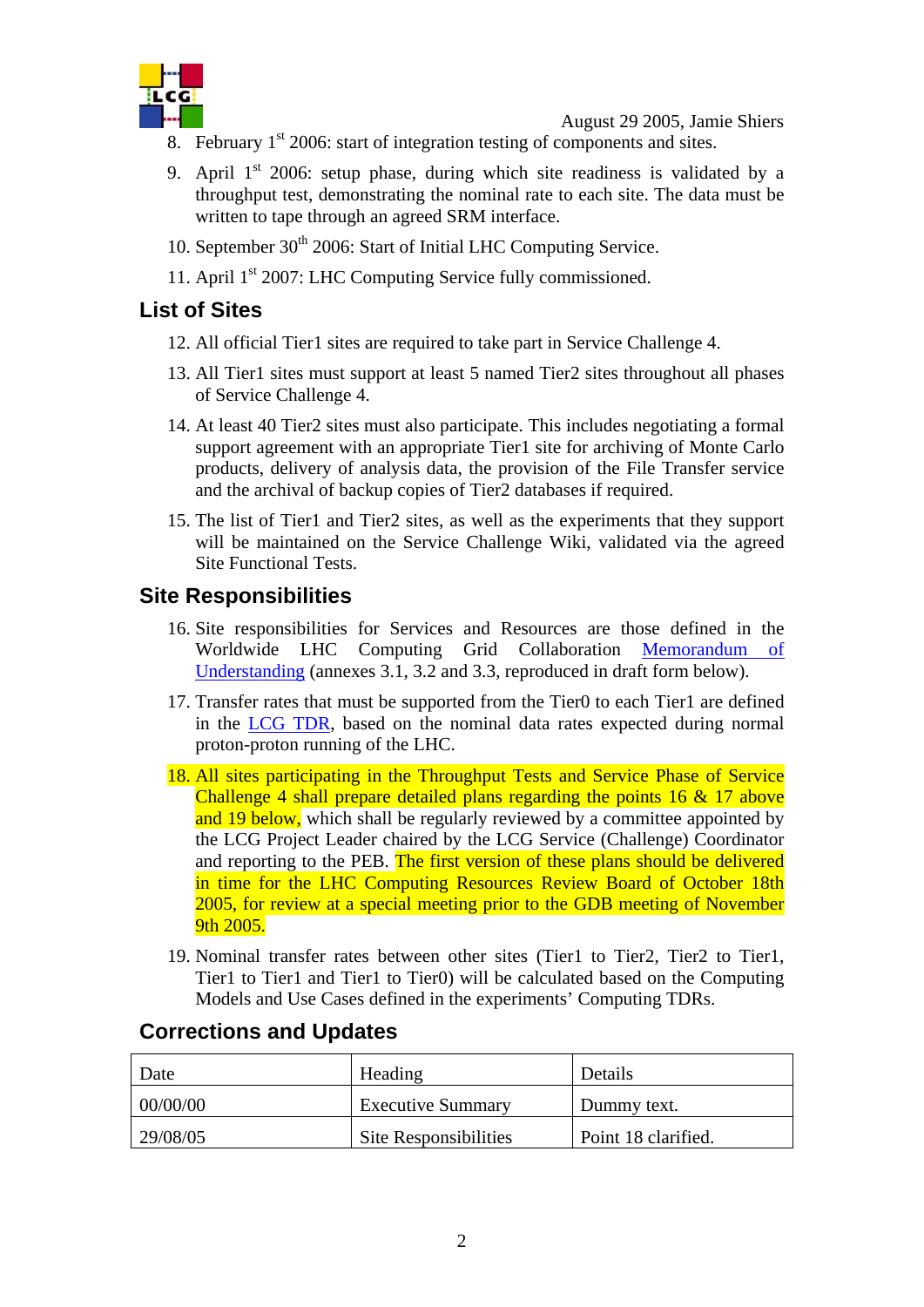

# **Annex 3. Minimal Service Levels to qualify for membership of the LHC Computing Grid Collaboration**

This Annex describes the qualitative aspects of the levels of service to be provided by the Host Laboratory (CERN), Tier1 Centres and Tier2 Centres in order to fulfil their obligations as Parties to this MoU. Also described are the qualitative aspects of Grid Operations Services that some of the Parties will provide. The quantitative aspects of all of these services are described for each Party in **Error! Reference source not found.**. Only the fundamental aspects of service levels are defined here. Detailed service definitions with key metrics will be elaborated and maintained by the operational boards of the Collaboration.

# **Annex 3.1. Host Laboratory Services**

The Host Laboratory shall supply the following services in support of the offline computing systems of all of the LHC Experiments according to their computing models.

- Operation of the Tier0 facility providing:
	- o high bandwidth network connectivity from the experimental area to the offline computing facility (the networking within the experimental area shall be the responsibility of each Experiment);
	- o recording and permanent storage in a mass storage system of one copy of the raw data maintained throughout the lifetime of the Experiment;
	- o distribution of an agreed share of the raw data to each Tier1 Centre, in-line with data acquisition:
	- o one (the first) pass of full event calibration and reconstruction (in the case of pp data, in-line with the data acquisition), storage of the resulting data on tape and disk, distribution of the reconstructed data to Tier1 centres;
	- o services for the storage and distribution of current versions of data that are central to the offline operation of the Experiments, according to policies to be agreed with the Experiments.
- Operation of a high performance, data-intensive analysis facility with the functionality of a combined Tier1 and Tier2 Centre, except that it does not offer permanent storage of back-up copies of data. In particular, its services include:
	- o data-intensive analysis, including high performance access to the current versions of the Experiments' real and simulated datasets;
	- o end-user analysis.
- Support the termination of high speed network connections by all Tier1 and major Tier2 Centres as requested.
- Coordination of the overall network design between the Host Laboratory, Tier1 and Tier2 Centres, in collaboration with national research networks and international research networking organisations.
- Tools, libraries and infrastructure in support of application program development and maintenance.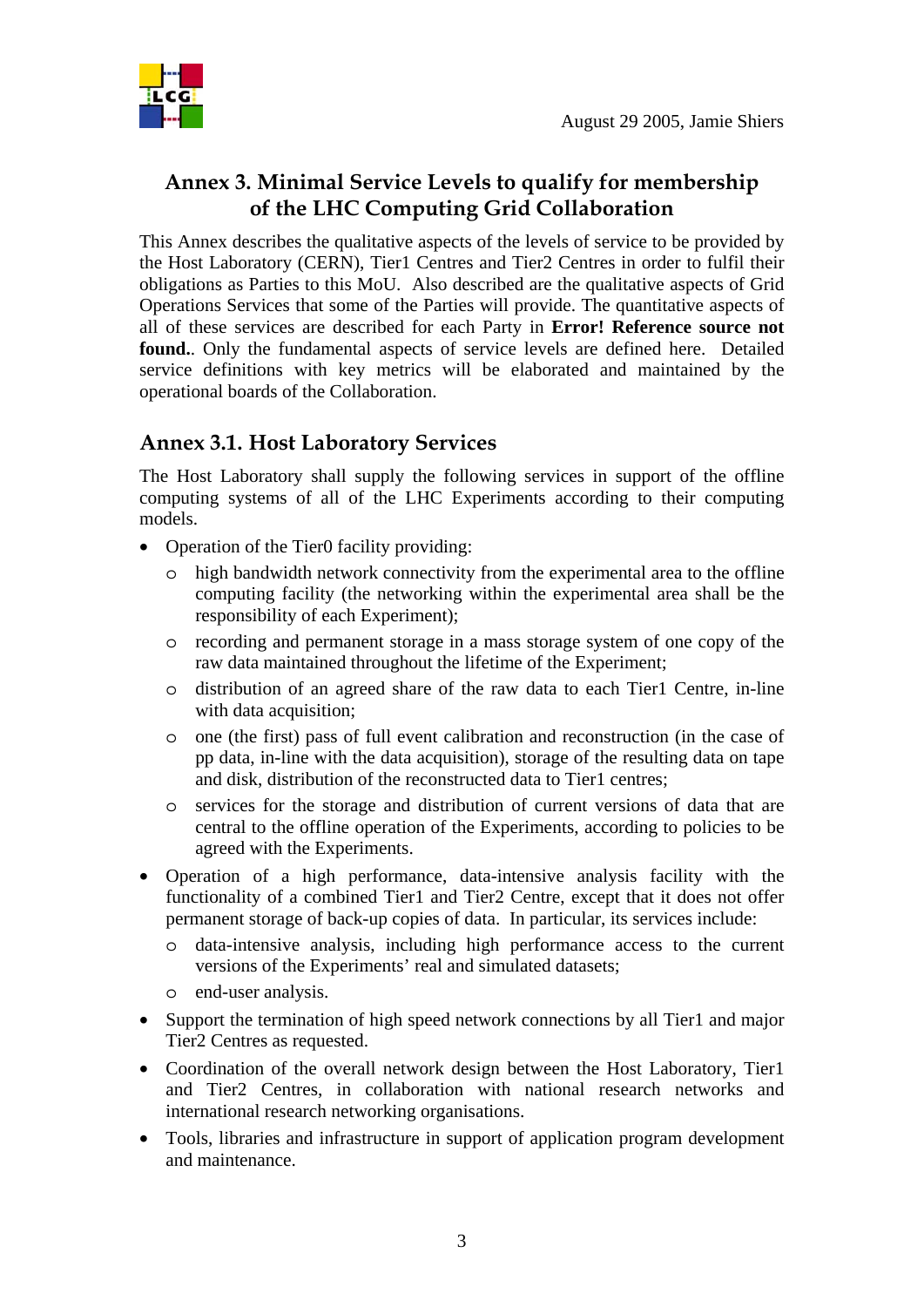

August 29 2005, Jamie Shiers

- Basic services for the support of standard<sup>1</sup> physics "desktop" systems used by members of the LHC Collaborations resident at CERN (e.g. mail services, home directory servers, web services, help desk).
- Administration of databases used for the storage of physics data and associated meta-data.
- Infrastructure for the administration of the Virtual Organisation (VO) associated with each Experiment.
- Provision of the following services for Grid Coordination and Operation:
	- o Overall management and coordination of the LHC grid ensuring an effective management structure for grid coordination and operation (e.g. policy and strategy coordination, security, resource planning, daily operation,...);
	- o integration, certification and distribution of software required for grid operation;
	- o organisation of adequate support for this software, generally by negotiating agreements with other organisations;
	- o participation in the grid operations management by providing an engineer in charge of daily operation one week in four (this service is shared with three or more other institutes providing amongst them 52-week coverage).

| <b>Service</b>                                                              | Maximum delay in responding to operational problems |                                                                   |                                                                   | Average availability <sup>2</sup> measured<br>on an annual basis |                    |
|-----------------------------------------------------------------------------|-----------------------------------------------------|-------------------------------------------------------------------|-------------------------------------------------------------------|------------------------------------------------------------------|--------------------|
|                                                                             | Service<br>interruption                             | Degradation of the<br>capacity of the service<br>by more than 50% | Degradation of the<br>capacity of the service<br>by more than 20% | During<br>accelerator<br>operation                               | At all other times |
| Raw data recording                                                          | 4 hours                                             | 6 hours                                                           | 6 hours                                                           | 99%                                                              | n/a                |
| Event reconstruction or<br>distribution of data to<br><b>Tier-1 Centres</b> | 6 hours                                             | 6 hours                                                           | 12 hours                                                          | 99%                                                              | n/a                |
| Networking service to<br>Tier-1 Centres during<br>accelerator operation     | 6 hours                                             | 6 hours                                                           | 12 hours                                                          | 99%                                                              | n/a                |
| All other Tier-0 services                                                   | 12 hours                                            | 24 hours                                                          | 48 hours                                                          | 98%                                                              | 98%                |
| Networking service to<br><b>Tier-1 Centres</b>                              | 12 hours                                            | 24 hours                                                          | 48 hours                                                          | 98%                                                              | 98%                |
| Operations management<br>(engineer in charge)                               | 4 hours                                             | 6 hours                                                           | 12 hours                                                          | n/a                                                              | n/a                |
| All other services – prime<br>service hours <sup>3</sup>                    | 1 hour                                              | 1 hour                                                            | 4 hours                                                           | 98%                                                              | 98%                |
| All other services – other<br>times                                         | 12 hours                                            | 24 hours                                                          | 48 hours                                                          | 97%                                                              | 97%                |

The following parameters define the minimum levels of service:

 $\overline{a}$ 

 $1$  The standard supported desktop systems are agreed from time to time between CERN and its user community.

 $2 \text{ (time running)/(time scheduled to run)}$ 

 $3$  Prime service hours for the Host Laboratory: 08:00-18:00 in the time zone of the Host Laboratory, Monday-Friday, except public holidays and scheduled laboratory closures.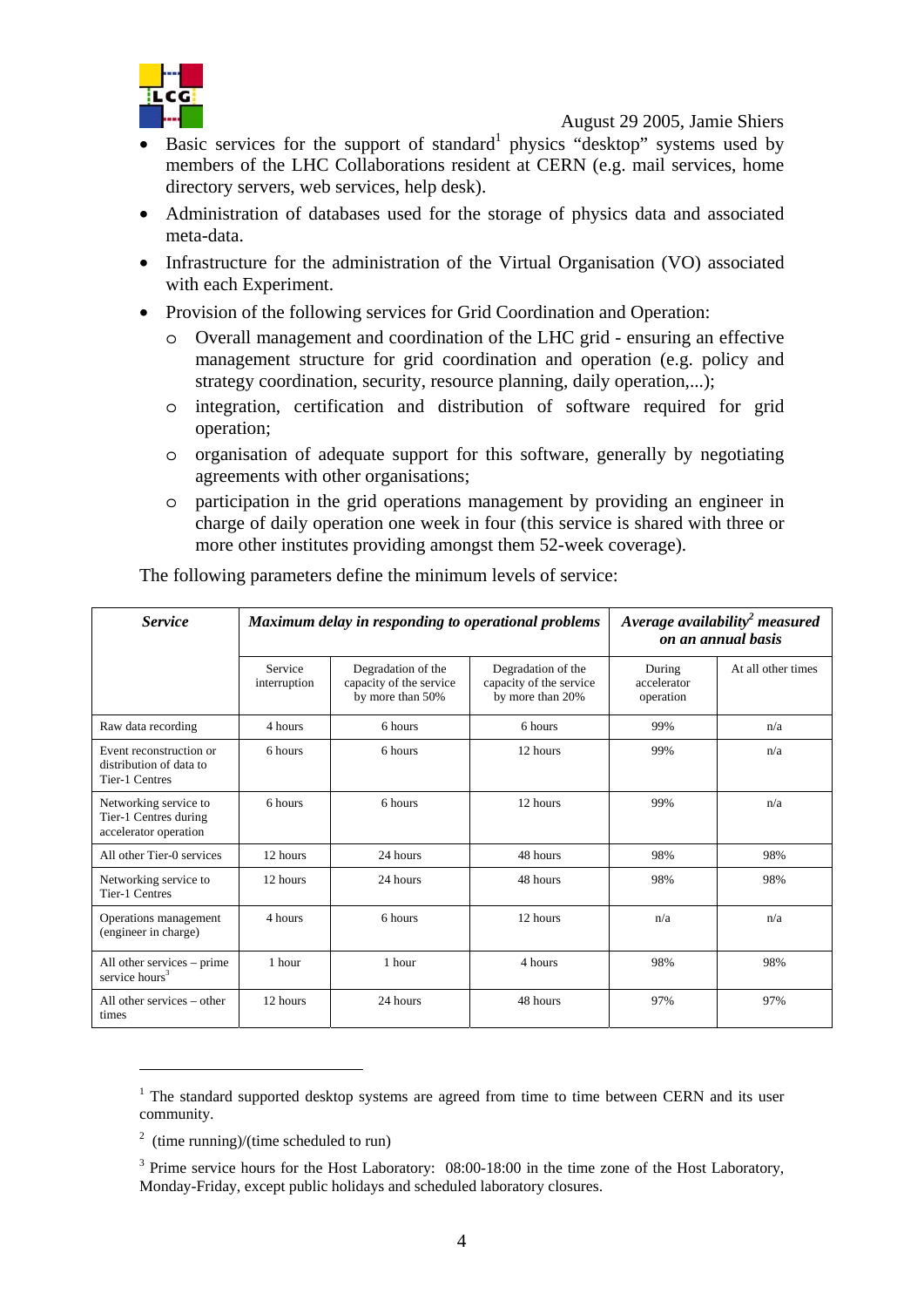

 $\overline{a}$ 

#### **Annex 3.2. Tier-1 Services**

Each Tier1 Centre $4$  forms an integral part of the central data handling service of the LHC Experiments. It is thus essential that each such centre undertakes to provide its services on a long-term basis (initially at least 5 years) and to make its best efforts to upgrade its installations steadily in order to keep pace with the expected growth of LHC data volumes and analysis activities.

Tier1 services must be provided with excellent reliability, a high level of availability and rapid responsiveness to problems, since the LHC Experiments depend on them in these respects.

The following services shall be provided by each of the Tier1 Centres in respect of the LHC Experiments that they serve, according to policies agreed with these Experiments:

- acceptance of an agreed share of raw and first reconstruction data from the Tier0 Centre, keeping up with data acquisition;
- acceptance of processed and simulated data from other centres of the LHC Computing Grid;
- recording and maintenance of raw, processed and simulated data on permanent mass storage;
- provision of managed disk storage providing permanent and temporary data storage for files and databases;
- provision of access to the stored data by other centres of the LHC Computing Grid and by named analysis facilities as defined in paragraph **Error! Reference source not found.** of this MoU;
- operation of a data-intensive analysis facility;
- provision of other services according to agreed Experiment requirements;
- provision of high-capacity network bandwidth and services for data exchange with the Tier0 Centre, as part of an overall plan agreed amongst the Experiments, Tier1 and Tier0 Centres;
- provision of network bandwidth and services for data exchange with Tier1 and Tier2 Centres, as part of an overall plan agreed amongst the Experiments, Tier1 and Tier2 Centres;
- administration of databases required by Experiments at Tier1 Centres.

All storage and computational services shall be "grid enabled" according to standards agreed between the LHC Experiments and the regional centres.

<sup>&</sup>lt;sup>4</sup> The term "Tier1 Centre" includes a distributed Tier1 Centre according to the provisions of this MoU. In terms of services and levels of service a distributed Tier1 Centre shall be indistinguishable from a single-location Tier1 Centre.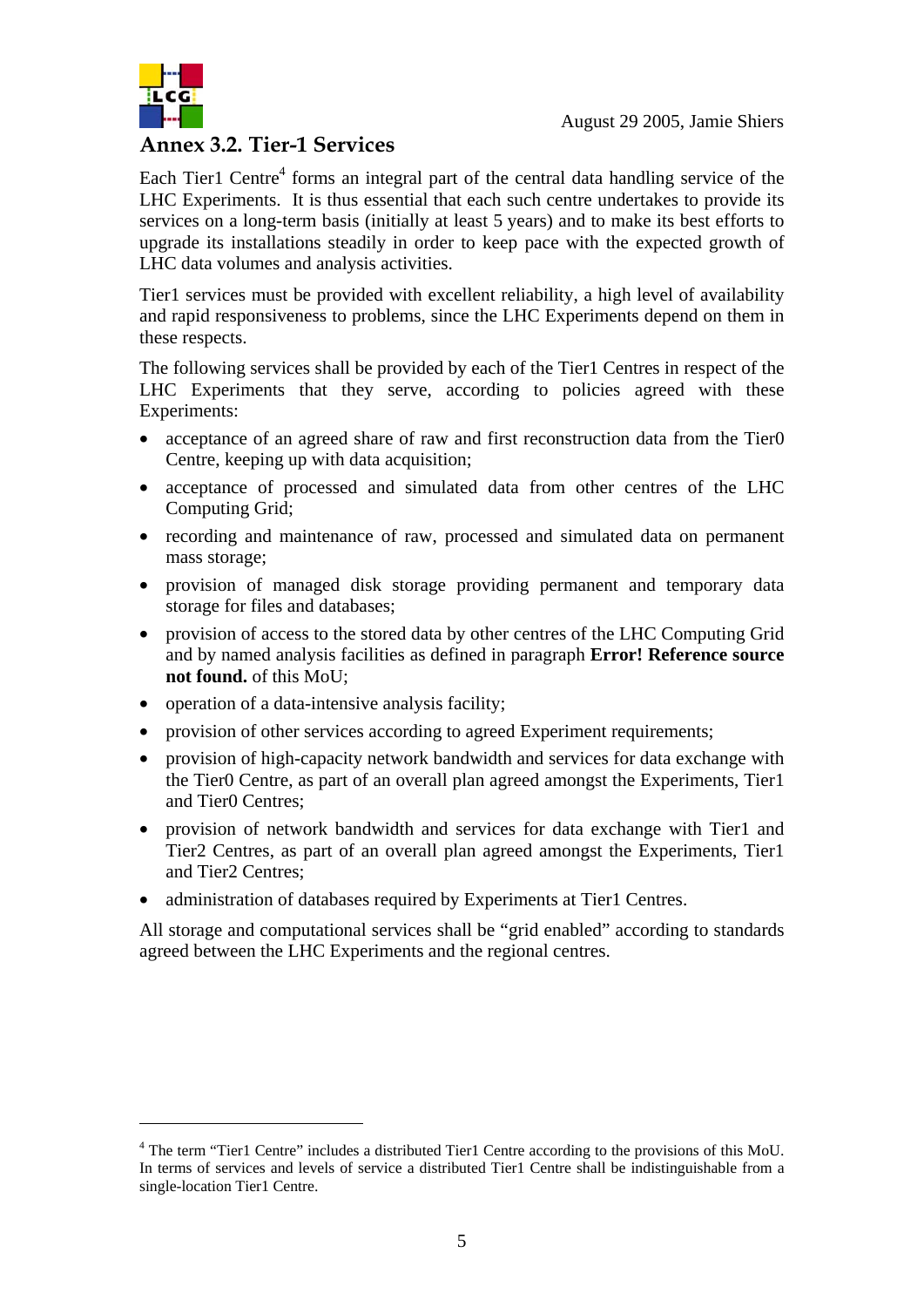

The following parameters define the minimum levels of service:

| <i>Service</i>                                                                               | Maximum delay in responding to operational<br>problems |                                                                   |                                                                   | Average availability <sup>5</sup><br>measured on an annual<br><b>basis</b> |                       |
|----------------------------------------------------------------------------------------------|--------------------------------------------------------|-------------------------------------------------------------------|-------------------------------------------------------------------|----------------------------------------------------------------------------|-----------------------|
|                                                                                              | Service<br>interruption                                | Degradation of the<br>capacity of the service<br>by more than 50% | Degradation of the<br>capacity of the service<br>by more than 20% | During<br>accelerator<br>operation                                         | At all other<br>times |
| Acceptance of data<br>from the Tier-0 Centre                                                 | 12 hours                                               | 12 hours                                                          | 24 hours                                                          | 99%                                                                        | n/a                   |
| Networking service to<br>the Tier-0 Centre<br>during accelerator<br>operation                | 12 hours                                               | 24 hours                                                          | 48 hours                                                          | 98%                                                                        | n/a                   |
| Data-intensive<br>analysis services,<br>including networking<br>to Tier-0, Tier-1<br>Centres | 24 hours                                               | 48 hours                                                          | 48 hours                                                          | 98%                                                                        | 98%                   |
| All other services $-$<br>prime service hours <sup>6</sup>                                   | $2$ hour                                               | 2 hour                                                            | 4 hours                                                           | 98%                                                                        | 98%                   |
| All other services $-$<br>other times                                                        | 24 hours                                               | 48 hours                                                          | 48 hours                                                          | 97%                                                                        | 97%                   |

The response times in the above table refer only to the maximum delay before action is taken to repair the problem. The mean time to repair is also a very important factor that is only covered in this table indirectly through the availability targets. All of these parameters will require an adequate level of staffing of the services, including on-call coverage outside of prime shift.

# **Annex 3.3. Tier-2 Services**

The following services shall be provided by each of the Tier2 Centres in respect of the LHC Experiments that they serve, according to policies agreed with these Experiments:

- provision of managed disk storage providing permanent and/or temporary data storage for files and databases;
- provision of access to the stored data by other centres of the LHC Computing Grid and by named analysis facilities as defined in paragraph **Error! Reference source not found.** of this MoU;
- operation of an end-user analysis facility:
- provision of other services, such as simulation, according to agreed Experiment requirements;
- provision of network bandwidth and services for data exchange with Tier1 Centres, as part of an overall plan agreed between the Experiments and the Tier1 Centres concerned.

 $\overline{a}$ 

 $5$  (time running)/(time scheduled to run)

<sup>&</sup>lt;sup>6</sup> Prime service hours for Tier1 Centres: 08:00-18:00 in the time zone of the Tier1 Centre, during the working week of the centre, except public holidays and other scheduled centre closures.